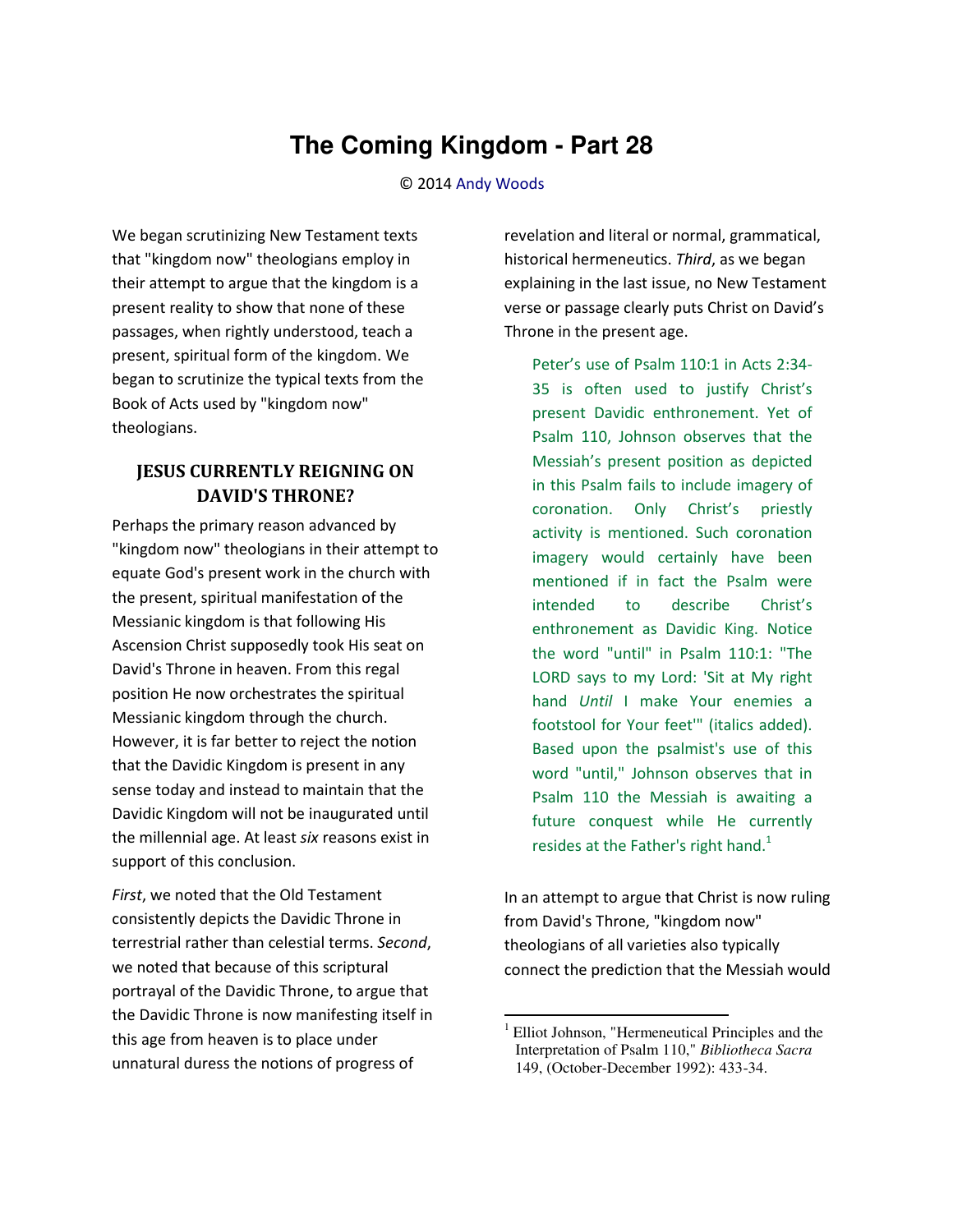one day sit on David's Throne in Psalm 132:11 (Acts 2:30) with Christ now seated in His present session in Psalm 110:1 (Acts 2:33-35). Yet, Craven notes the invalidity of this parallel:

It is assumed by many that the exaltation of ver. 33 constitutes the session on the throne of David of ver. 30. But the assumption is wholly gratuitous. Nowhere in his sermon did the apostle declare the oneness of the two events; and most certainly the exaltation there spoken of does not imply the session as already existing—it may be an exaltation begun, to culminate in a visible occupancy of the throne of David. (The visible establishment by an emperor of the seat of his government in the heart of a once revolted province, does not derogate from his dignity—does not imply an abdication of government in the rest of his empire.) But beyond this, not only is the assumption gratuitous; it is against probabilities that amount to certainty. The apostle, be it remembered, was arguing with Jews, to prove that the absent Jesus was the Messiah (ver. 36); he was arguing with those, one of whose most cherished beliefs it was that the Messiah should occupy a visible throne. To suppose that, under such circumstances, he should advance a doctrine at war with this belief without a word of explanation or proof, and that too in a sentence capable of an interpretation

consistent therewith, is inconceivable. The interpretation suggested by the writer is confirmed not only by its consistency with the previous teachings of our Lord, but by the address delivered by the Apostle Peter shortly after, Acts 3:19, 20. The literal translation of the passage referred to is as follows...: "Repent ye, therefore, and be converted, that your sins may be blotted out, in order that the times of refreshing may come from the presence of the Lord, and that He may send the Messiah Jesus, who was appointed unto you, whom the heavens must receive until the times of the restitution of all things," etc. It is also confirmed by the subsequent teachings of the apostle in his epistles; comp. 1 Peter 1:4–7, 13; 2 Peter 1:11, 16; the *kleronomia* and *apokalypsis* of the I Epistle are manifestly synonymous with the *basileia* and *parousia* of the II.<sup>2</sup>

Craven raises several important points. Peter's sermon never unambiguously or overtly declares that the present session of Christ (Acts 2:33-35) is the same as His Davidic reign (Acts 2:30). Acts 2:30 simply describes Christ as the Davidic heir or a Davidite who will one day inherit and occupy David's Throne in Jerusalem, just as He is now seated on His Father's throne in heaven (Rev. 3:21). John 1:29 ("Behold, the Lamb of God who takes

 $\overline{a}$ 

 $2$  E.R. Craven, "Excursus on the Basileia," in *Revelation of John*, ed. J. P. Lange (New York: Scribner, 1874), 97.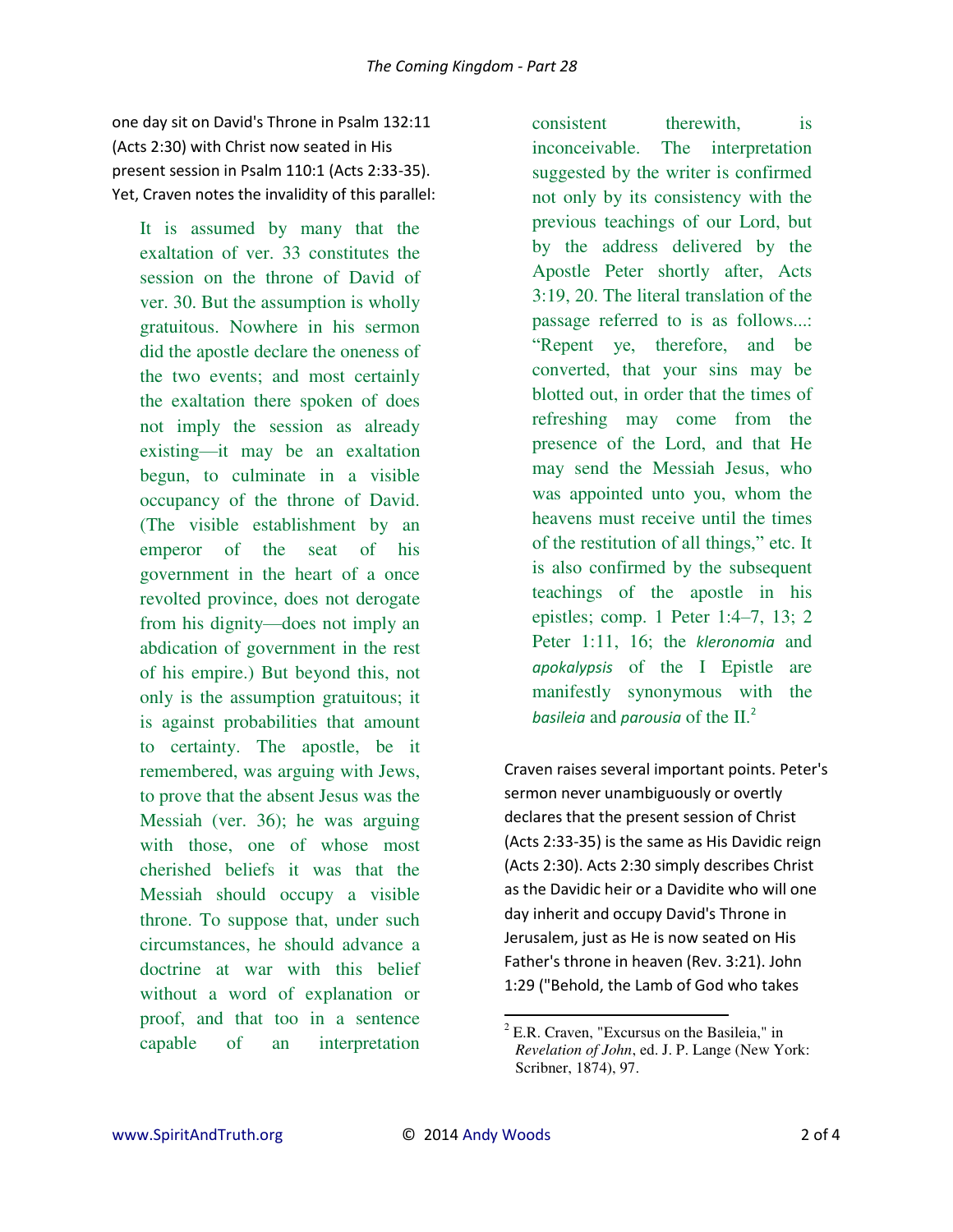away the sin of the world!") is similar by denoting what Christ will accomplish as sin bearer in present tense terms before He actually spilled His blood. When John the Baptist uttered the words, it was a done deal from the divine side regarding what Jesus would do as sin bearer before He became in fact and in time the sin bearer. Similarly, it was a done deal that David would reign for the soon to be deposed Saul as early as his anointing in 1 Samuel 16 although David did not actually reign from David's Throne in Jerusalem until much later (2 Sam. 2; 5). Thus, all that Acts 2:30 really conveys is that it is already a foregone conclusion that Jesus will reign from David's Throne one day although His Davidic rule from earthly Jerusalem has not begun. Craven also points out that had it been Peter's intention in Acts 2 to convert the terrestrial Davidic Throne into a celestial reality, this would have certainly required a far more in-depth explanation beyond what is actually furnished in Peter's sermon, given Peter's Jewish audience that still understood the Davidic Covenant in terrestrial terms.

Craven also points out that Peter's message of a future Davidic enthronement of Christ is consistent with what Peter conveys in his two epistles as well as his message given in the very next chapter (Acts 3:19-21). However, kingdom now theologians sometimes use these verses (Acts 3:19-21) in an attempt to argue that the Davidic Kingdom is a present reality. For example, Progressive Dispensationalists interpret the "times of refreshing" in verse 19 to refer to the "already" stage of the kingdom and the "restoration of all things" in verse 21 to refer

to the "not yet" stage of the kingdom. $3$ However, because the two clauses follow *hopos*, are connected by *kai*, and both contain subjunctive verbs, nothing grammatically separates the two clauses. Thus, they are speaking of the same event rather than two unrelated events.<sup>4</sup> Viewing both clauses as referring to the same event is strengthened upon recognizing that the plural *kairoi* (times) in verse 19 is parallel to the plural *chronon* (seasons or times) in verse 21.<sup>5</sup>

Other reasons make the Acts 2 Davidic enthronement of Christ interpretation improbable. For example, Toussaint observes:

... the word Kingdom does not occur in Acts 2... It is difficult to explain why Luke does not use the term if the kingdom is being inaugurated. He employs it fortyfive times in the gospel and uses it two more times in Acts 1...one would expect Luke to use the word if such a startling thing as the inauguration of the kingdom had taken place. The fact that Luke uses kingdom only eight times in Acts after such heavy usage in his

 $\overline{a}$ <sup>3</sup> Darrell Bock, "The Reign of the Lord Christ," in *Dispensationalism, Israel, and the Church*, ed. Craig Blaising and Darrell Bock (Grand Rapids: Zondervan, 1992), 55-61; idem , *Jesus According to Scripture: Restoring the Portrait from the Gospels* (Grand Rapids: Baker, 2002), 580.

<sup>4</sup> Ernst Haenchen, *The Acts of the Apostles* (Oxford: Basil Blackwell, 1971), 208; Charles Ryrie, *Dispensationalism* (Chicago: Moody, 1995), 169- 70.

<sup>&</sup>lt;sup>5</sup> Stanley Toussaint, "The Contingency of the Coming Kingdom," in *Integrity of Heart, Skillfulness of Hands: Biblical and Leadership Studies in Honor of Donald K. Campbell*, ed. Charles Dyer and Roy Zuck (Grand Rapids: Baker, 1994), 230.